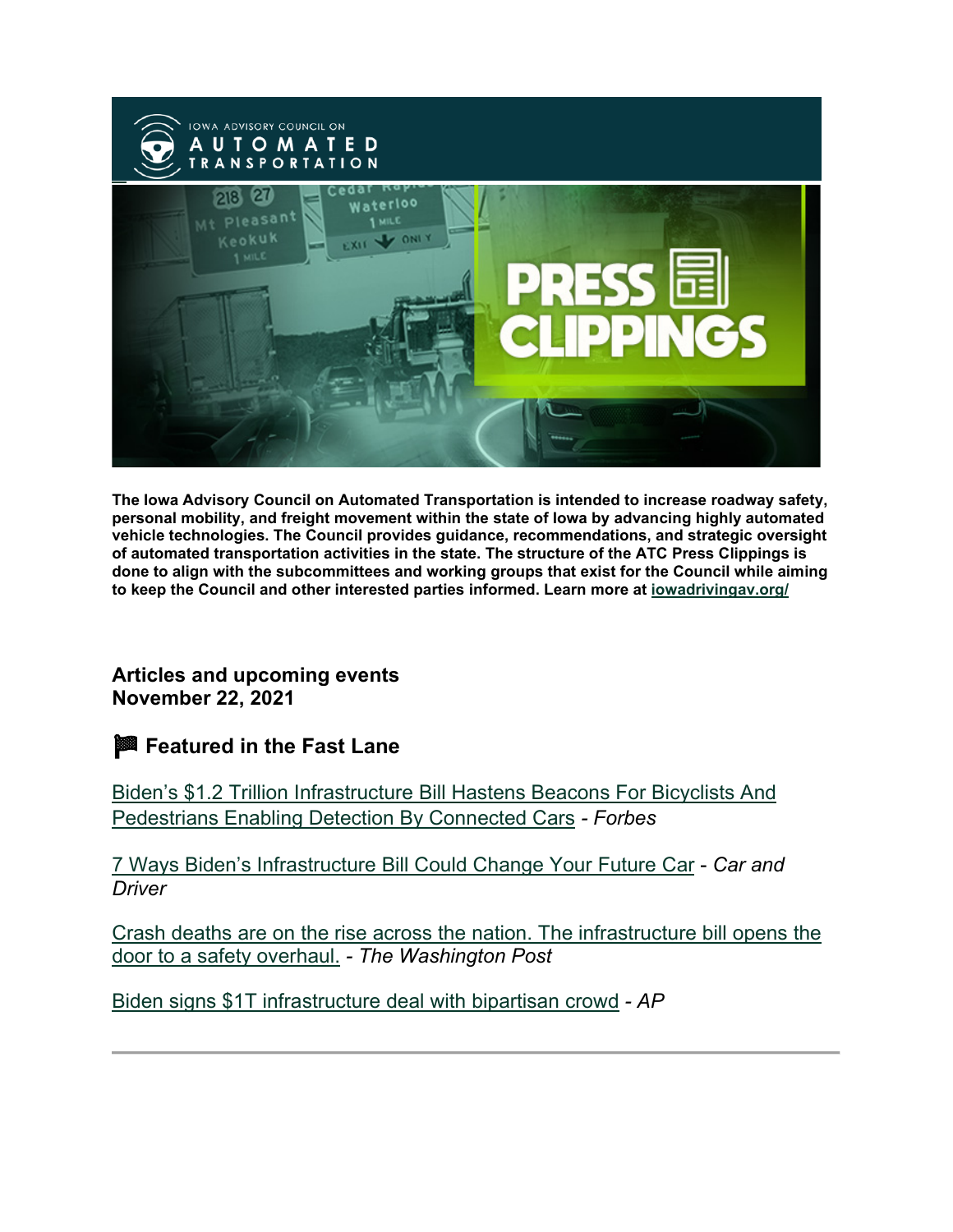#### **S** Infrastructure Readiness

[Connected cars: The race for the car of the future](https://www.intelligenttransport.com/transport-articles/130392/connected-cars-race-car-future/?utm_medium=email&utm_source=govdelivery) - *Intelligent Transport*

[Infrastructure Bill Passes House, President Praises Passage](https://aashtojournal.org/2021/11/08/infrastructure-bill-passes-house-signed-by-president/?utm_medium=email&utm_source=govdelivery) - *AASHTO Journal*

[With President Biden's Signature, State DOTs Ready To Implement](http://aashtonews.wpengine.com/2021/11/15/with-president-bidens-signature-state-dots-ready-to-implement-infrastructure-bill/?utm_medium=email&utm_source=govdelivery) [Infrastructure Bill](http://aashtonews.wpengine.com/2021/11/15/with-president-bidens-signature-state-dots-ready-to-implement-infrastructure-bill/?utm_medium=email&utm_source=govdelivery) *- AASHTO News*

[Building an Infrastructure for Older Americans](https://www.aarp.org/politics-society/advocacy/info-2021/infrastructure-for-older-americans.html?utm_medium=email&utm_source=govdelivery) *- AARP*

### **Policy & Legislation**

[Autonomous bus could be transporting Michigan State University students by](https://www.wxyz.com/news/autonomous-bus-could-be-transporting-michigan-state-university-students-by-early-next-year?utm_medium=email&utm_source=govdelivery)  [early next year](https://www.wxyz.com/news/autonomous-bus-could-be-transporting-michigan-state-university-students-by-early-next-year?utm_medium=email&utm_source=govdelivery) - *ABC Detroit*

[GM-backed Cruise seeks final approval to commercialize robotaxis in San](https://www.cnbc.com/2021/11/05/gm-backed-cruise-seeks-final-approval-for-robotaxis-in-san-francisco.html?utm_medium=email&utm_source=govdelivery)  [Francisco](https://www.cnbc.com/2021/11/05/gm-backed-cruise-seeks-final-approval-for-robotaxis-in-san-francisco.html?utm_medium=email&utm_source=govdelivery) - *CNBC*

[FACT SHEET: President Biden's Executive Order Establishing Priorities and](https://www.whitehouse.gov/briefing-room/statements-releases/2021/11/15/fact-sheet-president-bidens-executive-order-establishing-priorities-and-task-force-for-implementation-of-the-bipartisan-infrastructure-law/?utm_medium=email&utm_source=govdelivery)  [Task Force for Implementation of the Bipartisan Infrastructure Law](https://www.whitehouse.gov/briefing-room/statements-releases/2021/11/15/fact-sheet-president-bidens-executive-order-establishing-priorities-and-task-force-for-implementation-of-the-bipartisan-infrastructure-law/?utm_medium=email&utm_source=govdelivery) *- The White House*

#### **Example 2** Economic Development

[Logistics provider makes headway in autonomous trucking](https://www.supplychainquarterly.com/articles/5800-3pl-makes-headway-in-autonomous-trucking?utm_medium=email&utm_source=govdelivery) - *Supply Chain Quarterly*

[Lyft and Motional will launch driverless ride-hailing service in Las Vegas for](https://www.cnet.com/roadshow/news/lyft-and-motional-will-launch-driverless-ride-hailing-service-in-las-vegas-for-2023/?utm_medium=email&utm_source=govdelivery)  [2023](https://www.cnet.com/roadshow/news/lyft-and-motional-will-launch-driverless-ride-hailing-service-in-las-vegas-for-2023/?utm_medium=email&utm_source=govdelivery) - *CNET*

[Autonomous vehicle company Aurora is now a publicly traded company](https://www.theverge.com/2021/11/4/22763180/aurora-av-spac-merger-nasdaq-publicly-traded-urmson?utm_medium=email&utm_source=govdelivery) *- The Verge*

[Walmart is using fully driverless trucks to ramp up its online grocery business](https://www.cnbc.com/2021/11/08/walmart-is-using-fully-driverless-trucks-to-ramp-up-its-online-grocery-business.html?utm_medium=email&utm_source=govdelivery) *- CNBC*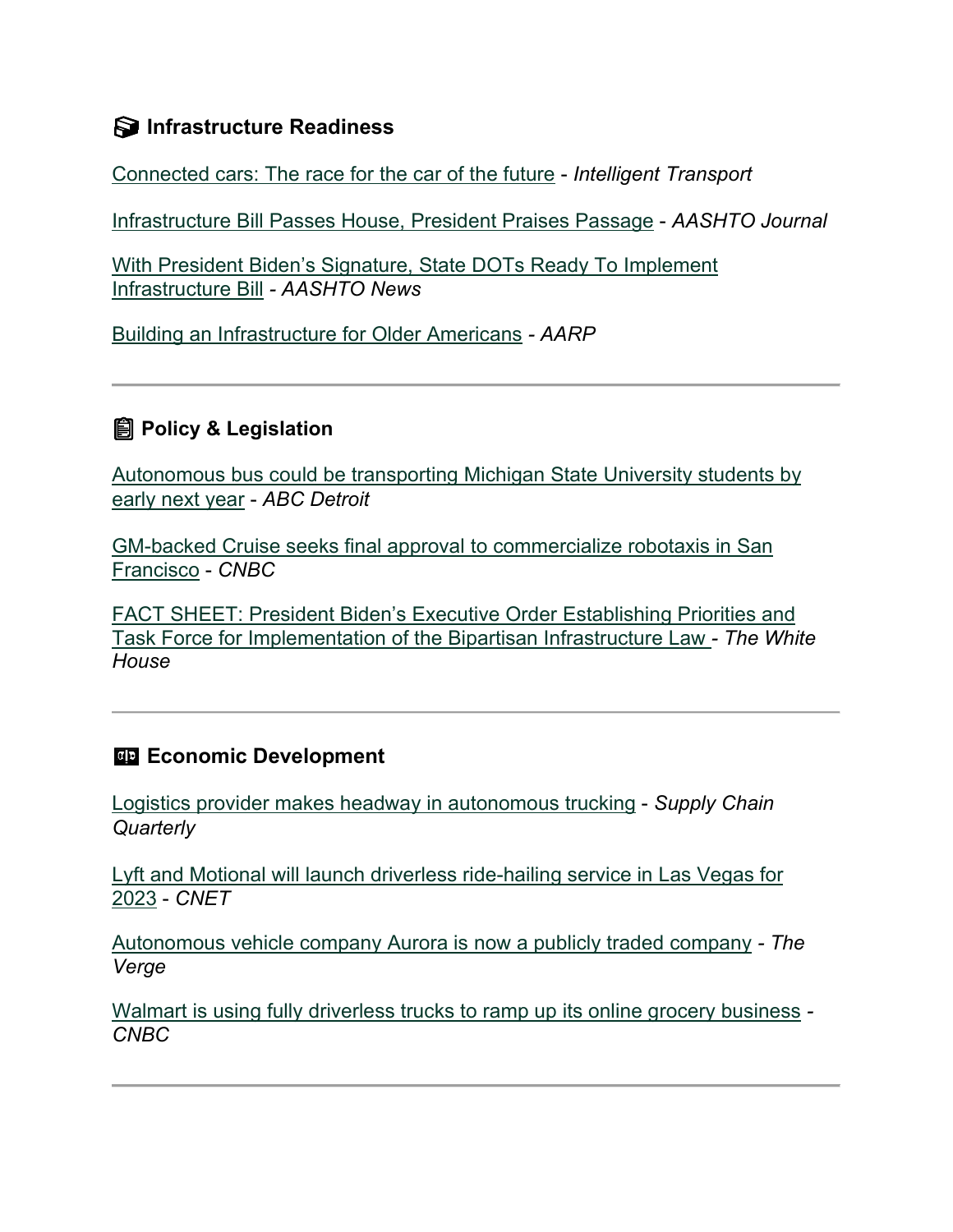## **Public Safety & Enforcement**

[Congress mandates new car technology to stop drunken driving](https://apnews.com/article/coronavirus-pandemic-joe-biden-technology-business-health-068ee87392b0cca1444053b854a514dd?utm_medium=email&utm_source=govdelivery) - *AP*

[Crosswalk in East Austin has new tech that alerts drivers of](https://www.kvue.com/article/traffic/rosewood-avenue-angelina-navasota-pedestrian-crossing/269-7489b970-8a7d-46ea-ade9-c7e1c295c7e1?utm_medium=email&utm_source=govdelivery) pedestrians - *KVUE*

[AI That Provides A Running Narrative Commentary While Driving Could Be The](https://www.forbes.com/sites/lanceeliot/2021/11/10/ai-that-provides-a-running-narrative-commentary-while-driving-could-be-the-tell-all-for-imbuing-safety-into-self-driving-cars/?sh=1f98359292f0&utm_medium=email&utm_source=govdelivery)  [Tell All For Imbuing Safety Into Self-Driving Cars](https://www.forbes.com/sites/lanceeliot/2021/11/10/ai-that-provides-a-running-narrative-commentary-while-driving-could-be-the-tell-all-for-imbuing-safety-into-self-driving-cars/?sh=1f98359292f0&utm_medium=email&utm_source=govdelivery) *- Forbes*

## **Research, Development, Testing & Evaluation**

[Hey, Nvidia, park my car: Drive Concierge and Chauffeur AI tech](https://www.cnet.com/roadshow/news/nvidia-drive-concierge-chauffeur-announced-gtc/?utm_medium=email&utm_source=govdelivery)  [announced](https://www.cnet.com/roadshow/news/nvidia-drive-concierge-chauffeur-announced-gtc/?utm_medium=email&utm_source=govdelivery) - *CNET*

[Campus testbeds pilot smart city solutions to climate threats](https://gcn.com/articles/2021/11/12/digital-cities-test-center.aspx?utm_medium=email&utm_source=govdelivery) - *GCN*

[The Detroit Smart Parking Lab: Mobility Meets Infrastructure](https://detroitisit.com/the-detroit-smart-parking-lab-mobility-meets-infrastructure/?utm_medium=email&utm_source=govdelivery) *- Detroit Is It*

# **EXERGE** Upcoming Events

[Auto Meets Chips: Enablers for Autonomous Driving](https://pavecampaign.org/event/pave-virtual-panel-auto-meets-chips/?utm_medium=email&utm_source=govdelivery) *Partners for Automated Vehicle Education (PAVE)* Wednesday, December 1 1-1:30 pm CT

#### **Presenters:**

Carla Bailo - President & CEO, Center for Automotive Research (CAR) Bettina Weiss - Chief of Staff & Corporate Strategy, SEMI

Infrastructure Readiness Subcommittee Meeting *Iowa Advisory Council on Automated Transportation* Monday, December 13th 1:00 pm - 2:00 pm CT

Policy & Legislation Subcommittee Meeting *Iowa Advisory Council on Automated Transportation*